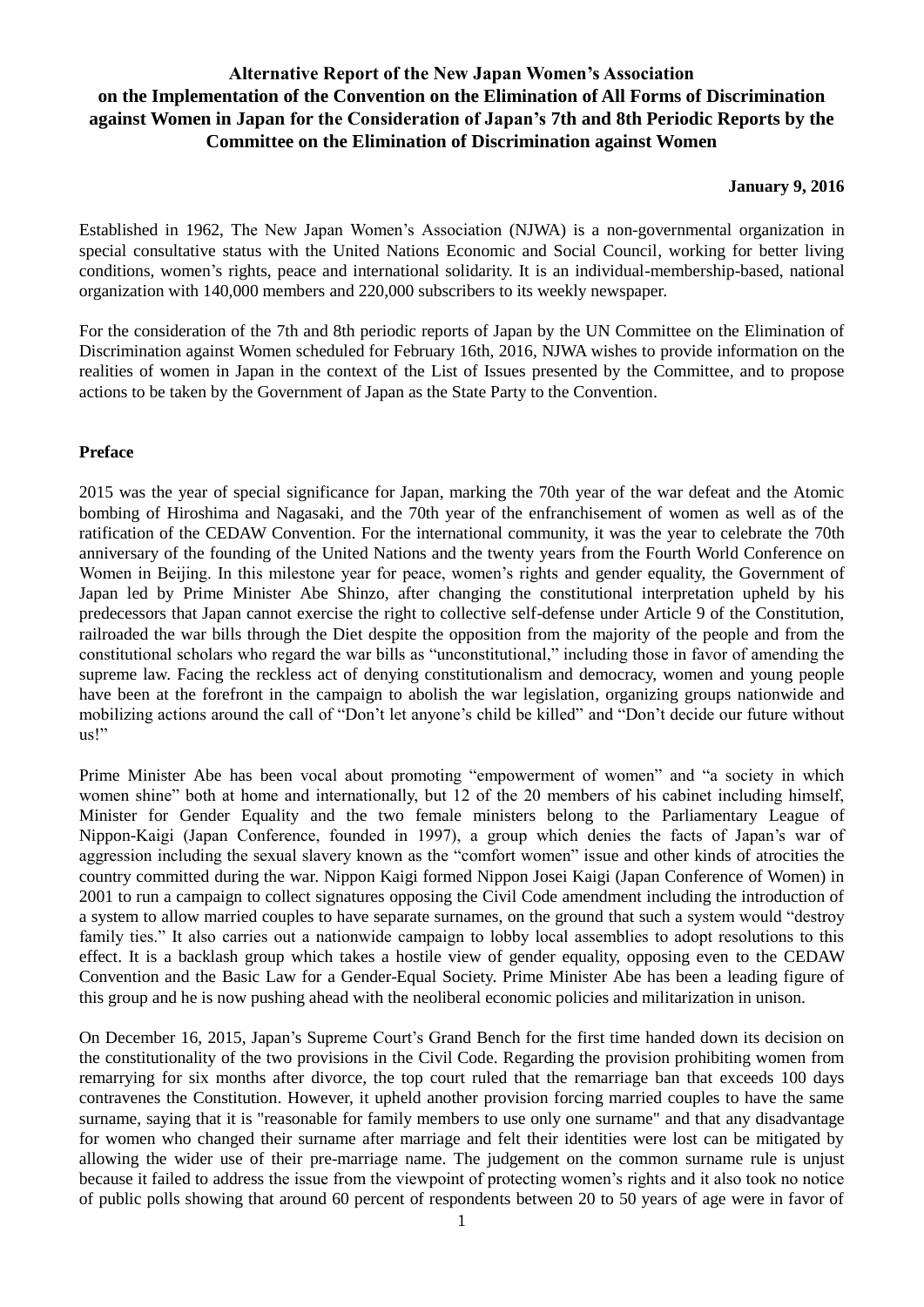allowing different surnames. The court decision is not unrelated to the stance of the Government currently dominated by the right wing.

Regarding the issue of Japan's wartime sexual slavery, known as Japan's military "comfort women" system, the foreign ministers of Japan and the Republic of Korea announced on December 28, 2015 that the two Governments agreed to "resolve" the issue "finally and irreversibly," based on the Japanese Government's acknowledgement of the "involvement of the Japanese military at the time," the expression of "sincere apology and remorse" by Prime Minister Abe, and the Japanese Government's contribution of one billion yen (about 8.3 million US dollars) for a fund which will be set up by the Korean Government. Given that the Japanese Government had consistently stated that the issue had already been settled, the agreement is a step forward. However, the agreement has many flaws of great concern, because it was made without prior consultation with the surviving victims, the contribution is not considered as compensation, and there is no reference to measures for preserving and handing over the historical facts to future generations or for recurrence prevention. Grave still, the removal of the statue of a girl symbolizing a "comfort women" installed in front of the Japanese Embassy in Seoul is said to be a condition for implementing the accord. As the Resolution adopted by the 12th Asian Solidarity Conference on the Issue of Military Sexual Slavery by Japan in 2014 stated, only when the Japanese Government as the perpetrating country clearly and unambiguously expresses the apology both domestically and internationally, and takes continuing measures to make it credible and sincere, such as compensation, accounting of the truth, inclusion of the reference to the issue in the school textbooks, and prohibition and refutation of the abusive statements by public figures, will the apology be acceptable to the survivors. More importantly, in order to eradicate sexual slavery, the worst form of human rights violation and war crimes, all efforts should be made to prevent war. To say the issue is "finally resolved," the Abe administration must end its militarization policies now.

Japan ranks 101st out of the 145 countries under the Global Gender Gap Index 2015, remaining at the bottom of the developed nations. The major cause for this is the country's lag in political participation of women and the growing poverty among women with the percentage of women in non-regular employment reaching 60. The Abe administration advocates "women's empowerment" as a key growth strategy, but its true aim is to utilize women to make Japan the "world's No.1 country in which corporations can perform best without restrictions." It is indeed a neoliberal economic model that gives top priority to the profit-making by transnational corporations while destroying employment and social security.

The Abe administration, with most of the Cabinet members opposing gender equality, stands in the way of the effort to promote "gender equality, development and peace." It has no intention or will to implement the CEDAW Convention as well as the recommendations from the CEDAW Committee, and therefore lacks the credentials to be Party to the Convention. The New Japan Women's Association is stepping up efforts to achieve the immediate resignation of the Abe administration in order to defend peace, restore constitutionalism and advance gender equality.

# **NJWA's Comments on LOIs and Proposal for Recommendations to be Issued by the Committee**

*\*The number after each subhead refers to the paragraph number of the List of Issues. Items listed after the paragraph number refer to the relevant Convention Article(s), General Recommendation(s) and 2009 Concluding Observations Paragraph (s).* 

# **Institutional framework 1. Article 2 GR 6, 28 CO 21, 22, 23, 24, 25, 26, 58**

The Government reports a series of legal measures including the formulation of the Third Basic Plan for a Gender Equality in 2010, but it fails to refer to steps to "incorporate the definition of discrimination" into domestic legislation or to establish an independent national human rights institution as recommended in the 2009 Concluding Observations.

The Government effort to disseminate the Convention is limited to "public dissemination" through web site and "distribution of documents," and the Government's political will to fulfill its obligation under the Convention is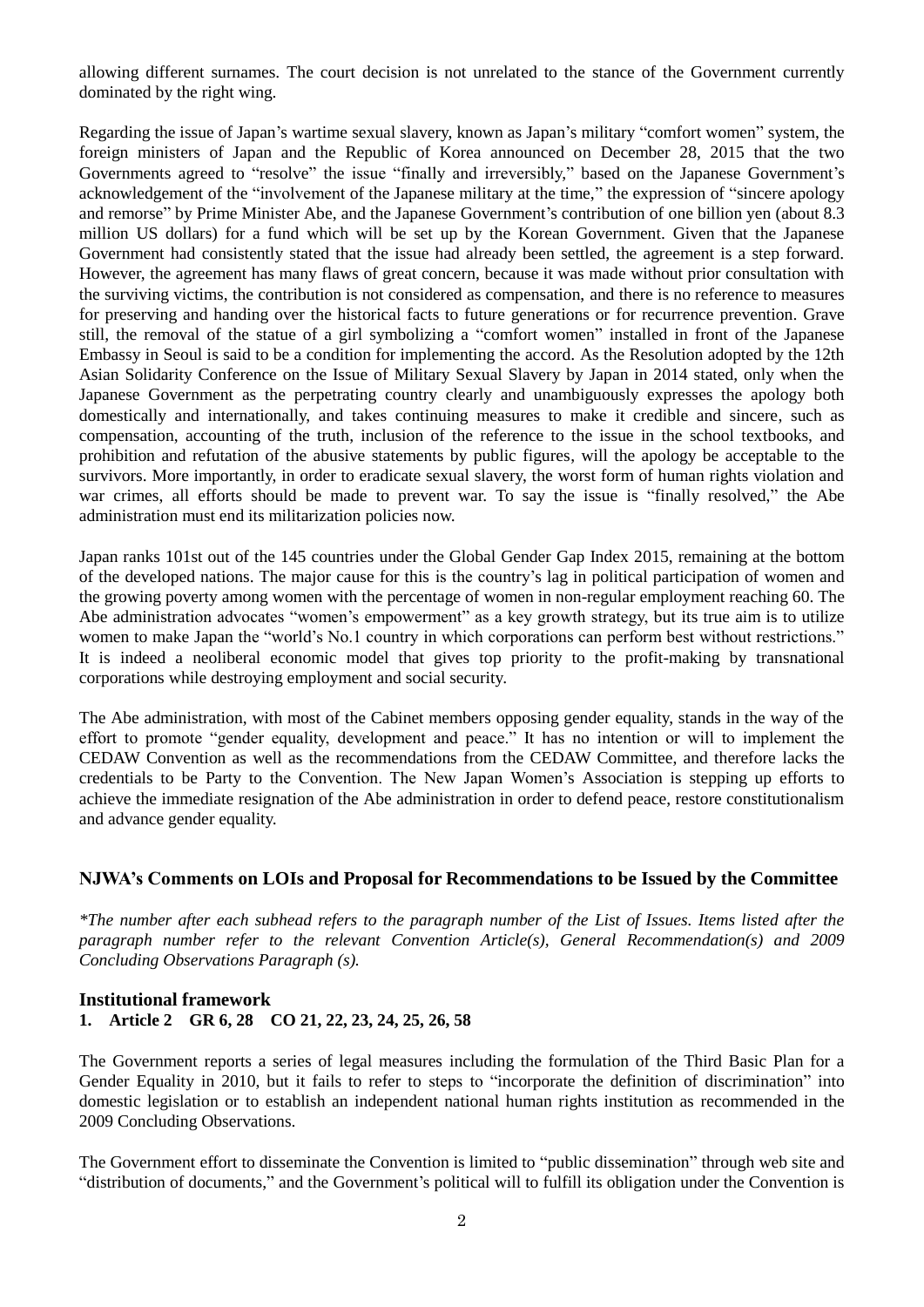called into question.

The Government also reports on the holding of "hearings" and inviting public comments on the periodic report to be submitted to the Committee as well as on polices to promote gender equality. In reality, "hearings" tend to be opportunities for ministries and agencies to make presentations on their work, and opinions from the public are only to be invited. There have been no substantial dialogue and cooperation between the Government and the civil society.

# **Proposed recommendations:**

Mechanisms and institutions to promote gender equality should be staffed not by members of anti-gender equality groups such as Nippon Kaigi, but by those with expertise and high-mindedness, well-qualified persons for carrying out effective policies and measures on women in accordance with the Japanese Constitution and the CEDAW Convention.

- The State Party should make known the Convention and the Committee's recommendations widely with training opportunities, including among politicians, parliamentarians, law enforcement officials, Diet members, and the media. It should also integrate the Convention and recommendations into school education.

# **2. Preamble, Article 8 GR 30 CO 55, 56 UNSCR 1325**

While announcing a vast increase in aid to Syrian and other refugees, the Government abolished the three principles banning arms export, and it drastically revised the Official Development Assistance (ODA) Charter in February, 2015 to enable the country to fund foreign military forces exclusively for "civil" or "nonmilitary" purposes." It is also considering establishing an aid system to grant low-interest loans to developing countries for purchasing arms, and to buy weapons from the domestic arms industry and donate them to developing countries. It has faced criticism that ODA would be converted into military assistance. In September 2015, the Government forcibly enacted the war legislation allowing Japan to send its Self-Defense Forces abroad to engage in military activities. On October 1st, the Government launched a new agency at Defense Ministry for equipment management, to centralize its logistical and acquisition needs and deal with the development, procurement, export and international joint development and production of defence equipment. The country's military spending has reached a record high. These moves will obstruct the effort for achieving the Post-2015 Development Goals.

# **Proposed recommendations**

The State Party should firmly commit itself to "Gender Equality, Development and Peace," and stop pushing towards militarization.

The State Party should reduce the military spending and provide ODA so as to directly benefit the lives of local women and children of the recipient countries.

# **Temporary Special Measures 3. Article 4 GR 5, 25 CO 27, 28**

In response to the Committee identifying the 2009 Concluding Observations' paragraph 28, which urged the Government to adopt "temporary special measures," as a follow-up recommendation, the Government set out 15 priority fields in the Third Basic Plan for Gender Equality, which was decided at a Cabinet meeting in December 2010. The Plan also set positive action measures with numerical goals and time frame, such as "raising the percentage of women in leadership positions to at least around 30 percent by 2020." Most of the goals remain unattained, however, and the only achievement is that percentage of women in national advisory councils and committees have increased to 35.4 percent in 2014.

# **Proposed recommendations:**

- The State Party should analyze the causes of failure in attaining the goals and work out effective positive actions.

The State Party should do its utmost to achieve 50-50 women and men at the earliest possible date in the public sector, and therefore stop slashing public employees.

# **Stereotypes and harmful practices**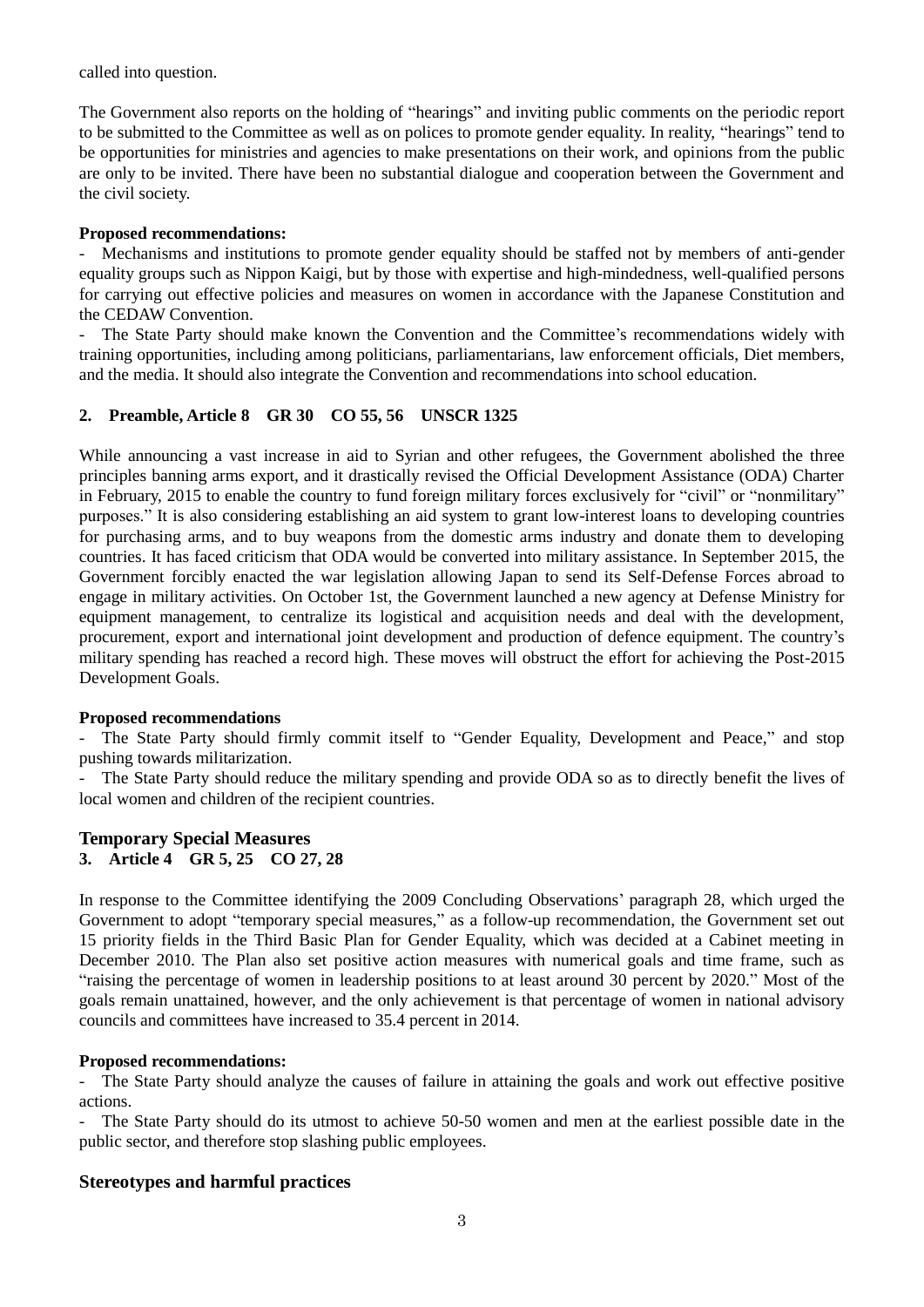# **4. Article 5 GR 3 CO 29, 30**

There is no end to insulting and discriminatory remarks and human rights violation by public figures against women. The Government has failed to take any preventive measures. On the contrary, Chief Cabinet Secretary who is in charge of promoting gender equality came under fire by encouraging women to "bear more children" to "contribute to the nation." His comments are unacceptable as a key government official interfering with individual freedom to decide on having or not having children, and stimulating women to bear children as a State policy, which will further encourage stereotypes that women's role is childbearing.

At his inaugural press conference in January 2014, NHK (Japan Broadcasting Corporation) Chair Momii Katsuhito, one of those handpicked by Prime Minister Abe, sparked criticism by saying that the so-called comfort women system "existed in every country" during the war. Despite a flood of protests demanding his resignation and dismissal by Prime Minister, he remains in his position making abusive statements one after another.

### **Proposed recommendations:**

The State Party should take measures to ban gender-based discrimination and verbal violence as human rights violation.

- To Management Committee members of NHK, which is responsible for public broadcasting, persons with expertise and high-minded views on human rights and gender equality should be appointed.

### **Violence against women**

### **5. Penal Code amendment Article 2 GR 12, 19 CO 33, 34**

A broader definition and increased penalty for sexual crimes have been a long-held demand of women's organizations. Finally in November 2015, the Justice Ministry's Legislative Council started to discuss revising the Penal Code. The amendment is likely to include toughened punishment for sexual crimes (expanding minimum imprisonment term for rape from three to five years; and for rape resulting in bodily injury or death, from five to six years), elimination of the requirement of the victim's complaint to prosecute crimes, and introduction of new provision to punish those exploiting their status including parents to have sex even without violence or threat. However, broader definition of sexual crimes and criminalization of incest and marital rape are not included.

#### **Proposed recommendations:**

- The Penal Code should thoroughly be reviewed to establish a law banning sexual violence with a broader definition of sexual crimes and penalty for incest and marital rape.

Measures to prevent the second rape should be strengthened including training for the police, judges and other law enforcement officers as well as medical institutions and administrative bodies.

# **6. Support to victims Article 2 GR 12, 19 CO 31, 32**

According to the 2015 Cabinet Office's survey on violence between men and women, even with the Spousal Violence Prevention Act in operation, one out of four women experience physical and/or psychological violence including sexual coercion from their spouses, with 11.4 percent of them saying that they felt threat to life and 6.5 percent stating they had suffered sexual violence. However, the fact that the arrest rate regarding domestic violence and sexual crimes is low indicates that it is still not easy for the victims of these crimes to report to the police.

The Government launched "Purple Dial", a 24-hour hotline for consultation on domestic and sexual violence but it was a one-time initiative for only seven weeks and such effort is now left in the hands of private sector.

#### **Proposed recommendations:**

The State Party should strengthen measures and mechanism to support DV and sexual violence victims, and revise the Spousal Violence Prevention Act to make it more effective to deal with all kinds of cases.

The State Party should enhance its effort for recurrence prevention through stricter penalty and rehabilitation programs for perpetrators.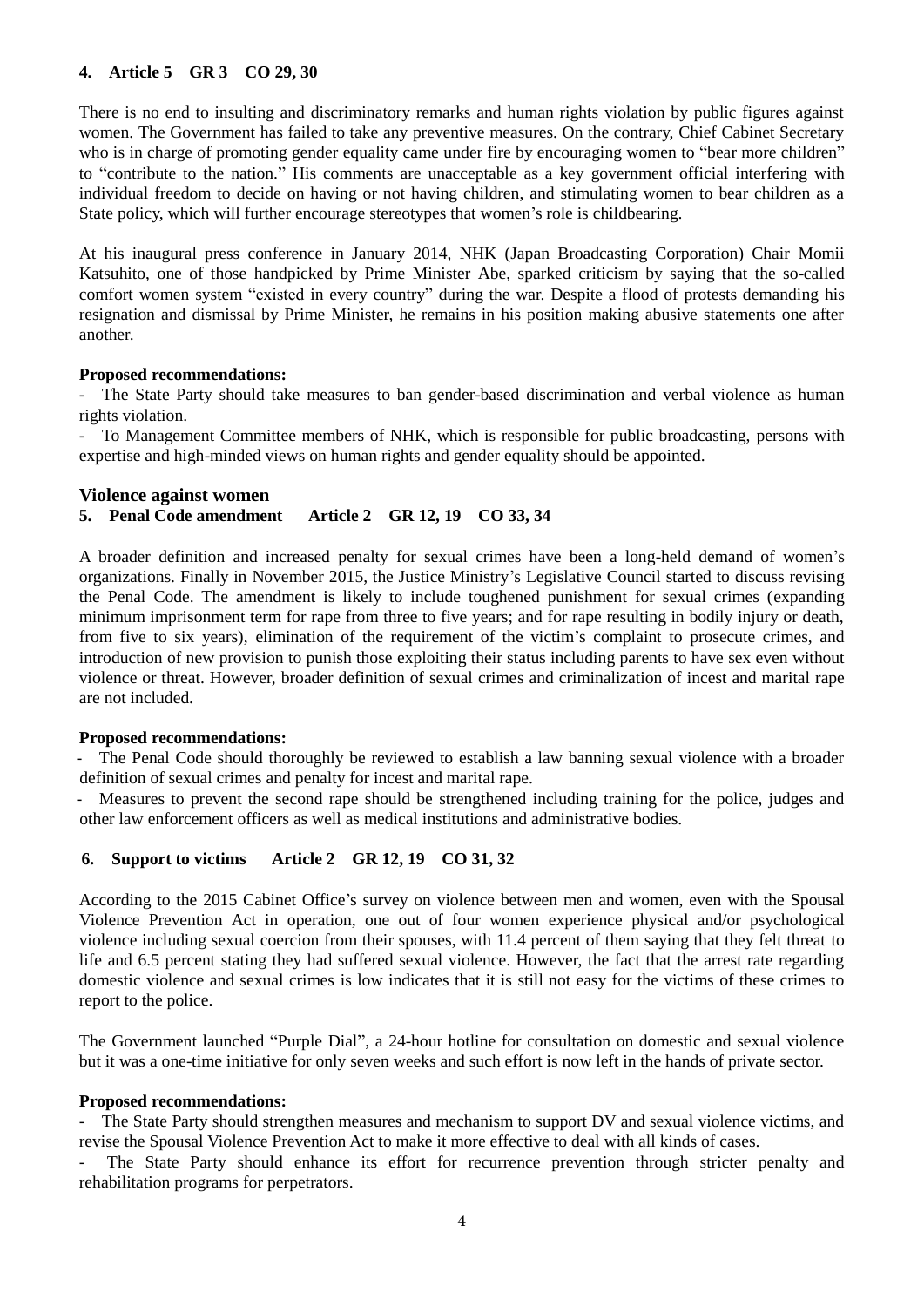# **7. Child prostitution and pornography GR 19 CO 34, 36**

In June 2014, the Law Banning Child Prostitution and Child Pornography was amended to ban and punish the possession by individuals of photos and videos of children under 18 which are intended to expose or focus on children's sexual parts. But the law only covers the photos and videos of children who do exist and there is no regulation on sexual depictions of children in manga (comics), animation and video games.

Between January and June, 2015, 831 cases involving 659 people were prosecuted for producing and distributing child pornography. The number of victims reached 383, the record high since the National Police Agency started collecting statistics in 2000. 90 percent of the victims were women. 60 victims were elementary school children and 31 had their pictures taken after being raped or suffering indecent assault.

# **Proposed recommendations:**

Legal measures should be taken to regulate human rights violation of women and girls in the name of "freedom of expression."

- Further revision of the Law Banning Child Prostitution and Child Pornography is necessary to make the law more effective.

# **9. Wartime sexual slavery Article 2 GR 19, 30 CO 37, 38**

Since 1994, the Committee has reiterated its recommendation to the Government of Japan to urgently endeavor to resolve the Japanese military "comfort women" issue. However, the Government defiantly states in its 7th and 8th Periodical Report that it is not appropriate to take up the issue in terms of the implementation of State Party's duties regarding the Convention. And it underlines its position that the issues of compensation as well as property and claims including the comfort women issue have been legally settled. The right-wing groups such as Nippon Kaigi are intensifying its attacks on the official government statement pertaining to the Japanese military "comfort women" issue which acknowledged the involvement of the military authorities, expressed sincere apologies and remorse for injuring the honor and dignity of many women, and reiterated firm determination never to repeat the same mistake (Kono Statement, 1993). The Abe administration set up a panel to "review" the Kono Statement intending to discredit the Statement, but the review only found that the "process that led to the drafting was appropriate, and Prime Minister had to affirm in the Diet that his Cabinet "upheld the Statement." Yet the Abe administration has shown no intent to retract the Cabinet decision in 2007 during Prime Minister Abe's first stint in office to adopt a government statement that no direct reference has been found to the forcible recruitment of women by military or government officials. In so doing, the Cabinet gives backing to the right-wing groups' assault on the Kono Statement.

Denying the historical facts of Japan's war of aggression and colonial rule, the Abe administration is making renewed attempts to prepare for war, and it is increasing political interference in education. Today, no reference to "comfort women" and related issues is found in any of the history textbooks used in compulsory school education except one. There have been comments and remarks by government officials and public figures that the "comfort women" system was necessary and existed everywhere, and the Government has not taken any measures to curb hate speech.

In late December, 2015, the Governments of Japan and the Republic of Korea announced that they had agreed to "finally and irreversibly" resolve the "comfort women" issue, but challenges remain as the agreement was made without consulting or involving the surviving victims. The Government is urged to take measures to make the agreement including the apology acceptable for the survivors so that their human rights, honor and dignity are restored.

# **Proposed recommendations:**

- For the earliest possible restoration of dignity of the aging survivors, the State Party should not waste time in taking measures for resolving the issue not by "political settlement" but in a way that is acceptable to the survivors. It should make an official apology, provide compensation, and retract the 2007 Cabinet decision.

- The State Party should refute and take strict action against words and deeds by politicians and public figures discrediting and abusing human rights of victimized women by denying the facts, and against hate speech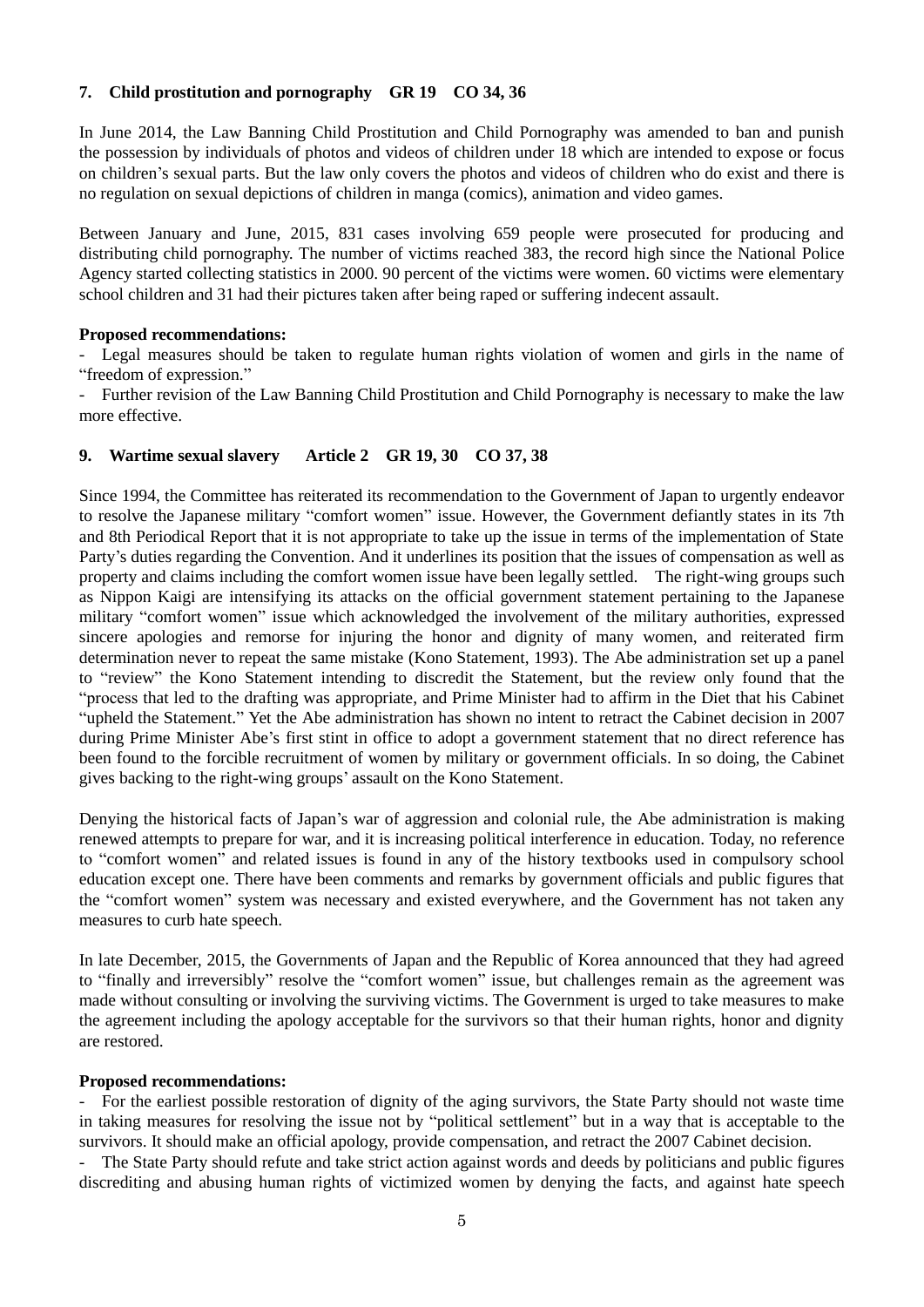which fuels discrimination and human rights violation.

- The State Party should ensure that text books used in school education include the issues of "comfort women" and war responsibility, as well as gender equality perspective.

# **Trafficking in women and exploitation of prostitution**

## **10. Access to shelters Article 6 G R 19 CO 39, 40**

Women's/Gender Equality centers and women's consulting offices established in prefectures and municipalities are providing consultations and protection for women suffering from DV and other forms of violence, but there is no specific shelters for women victims of trafficking. Each prefecture has only one public shelter and about 100 private shelters functioning nationwide have a major role to play. But many of them face financial difficulties to keep operating. Women's centers are also suffering cuts in budget and personnel, and from consolidation.

### **Proposed recommendations:**

The State Party should ensure that women's centers are not closed or integrated with other sections or facilities. It also should increase and strengthen the function of women's consulting offices.

The State Party should enforce strict regulations on trafficking brokers and prostitution businesses, and take measures to protect human rights of women victims including installing public shelters with professional staff, protecting the right to work of non-Japanese women and establishing a consultation system.

# **11. Measures for prostitution Article 2 GR 19 CO 39, 40**

The current Anti-Prostitution law applies punishment only to the prostituting women, and entertainment businesses remain as hotbed of prostitution and exploitation.

### **Proposed recommendations:**

- The State Party should take action to revise the law so as to include stringent punishment of the prostitution businesses and buyers, and as ban on granting bank loans to entertainment businesses. It is also necessary to increase the budget for Women Protection Program.

The Act Banning Child Prostitution and Child Pornography and Dating Site Regulation Act should be amended to toughen punishment of prostitution buyers and businesses, as well as to strengthen protection and care for sexually abused girls.

## **Participation in political and public life 12. Article 3, 4, 7 GR 5, 23 CO 41, 42**

Japan still lags far behind other countries in terms of women's political participation. With women holding only 9.5 percent of the seats in the House of Representatives, Japan ranks 156th in the world as of April 2015, according to the Inter-Parliamentary Union, placing itself among the lowest. Under the 2015 Global Gender Gap Index, the country remains at 101st of the 142 countries surveyed, mostly due to the low level of women's representation in politics. In the unified local elections in April, 2015, the number of women elected to local assemblies slightly increased, but women are still largely underrepresented in local politics. In its periodical report, the Government only refers to the consideration of introducing positive actions to increase the percentage of female candidates, with no concrete measures provided.

The New Japan Women's Association conducted a nationwide survey on the gender-based discrimination and contempt experienced by female local assembly members. 54 percent of those respondents said that they felt uncomfortable for offended by physical or verbal abuses from their male counterparts or community members. The survey shed light once again on the reality that deep-rooted discrimination against women observed in gender-based stereotypes and sexual speech and behavior comprise a major obstacle for women to be elected to and to play an active role in local assemblies. Women represent 11.6 percent in local assemblies and 40 percent of municipal assemblies have no female members.

# **Proposed recommendations:**

- Under the current single-seat constituency system, in which the candidate with most vote wins the seat, it is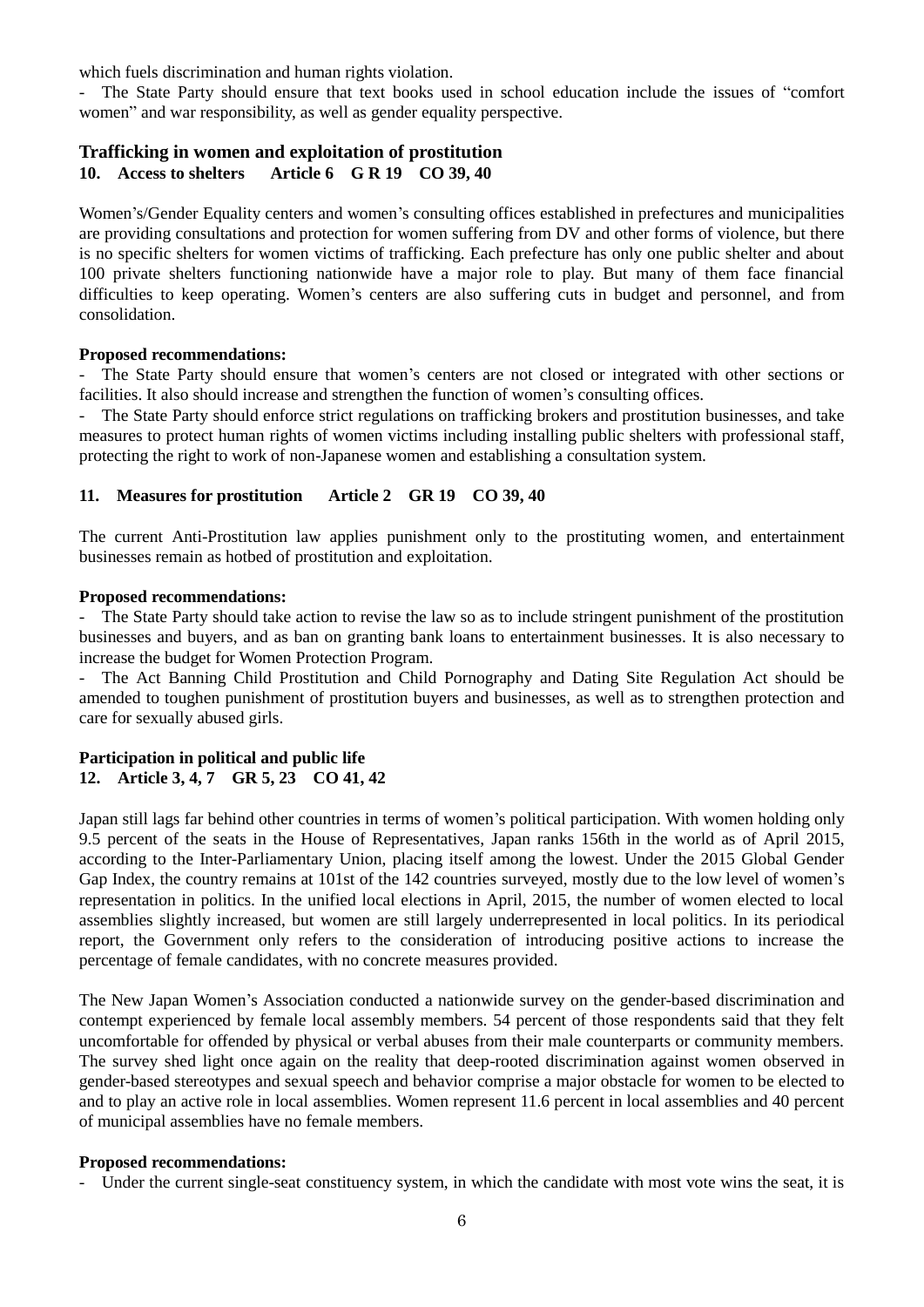especially difficult for women to run for the election, and the votes cast are not translated fairly into seats. The State Party should swiftly make a drastic electoral reform to have an election system centered on proportional representation system so that the voters' will are fairly represented in seats.

The State Party should review thoroughly the Public Offices Election Act which restricts individual's freedom of political campaign, ban political donations by corporations and organizations being used for influence-buying, and abolish unconstitutional subsidies to political parties that have caused degradation of law makers and politicians.

- In order to drastically increase the number of women members in local assemblies, the quasi-single seat constituency system with allotted number of seats limited to one or two should be revised to a system in which votes are fairly translated into seats.

- All assemblies should adopt ordinance, regulations or rules, establish or review ethical code, so as to have "ban on gender-based discrimination and human rights violation," "maternity, child-rearing and nursing leave" as well as "rules on assembly management and election of managerial positions" in place. Assemblies and municipalities should provide gender training to their members and staff.

#### **Education**

# **13. Article 10 CO 43, 44**

The Abe administration is carrying forward policies to increase poverty and gaps between the rich and poor, affecting children in particular. It is also strengthening political grip on education, imposing nationalist values through introducing moral education as a regular school subject, and tightening control on and escalating competition among children through nationwide academic testing. The current Government's hostile view of scientific recognition and historical facts is reflected in the education policy. The 7th and 8th Periodic Report explains the reason why the "promotion of co-education" provision was deleted from the Basic Act on Education upon revision, saying that "the purport of co-education has widely been understood and systematic gender differences in educational opportunities no longer exist. In reality, however, some prefectures still maintain gender segregated public schools. And in school education, little reference is made to the CEDAW Convention. It should be noted that the Fourth Basic Plan for Gender Equality mentions the introduction of "Day of Family" and "Week of Family," which may lead to shifting social responsibility for childrearing and nursing to families.

#### **Proposed recommendations:**

- The State Party should reinstate the provision on "promotion of co-education" in the Basic Act on Education.

The State Party should ensure that in school, historical facts including the issue of Japanese military "comfort women" and Japan's war responsibility, and gender equality are taught. It should also provide systematic sex education based on science.

The State Party should maximize learning opportunities for every child by ensuring compulsory education completely free of charge, by drastically reducing tuition fees of high school and higher education and by establishing an emergency support system. These measures should be taken immediately.

The State Party should increase the school hours for home economics, which are now decreasing, with full-time teaching staff allocated.

#### **Employment**

# **14. Article 11 GR 13, 17, 21 CO 45, 46, 48**

The employment rate of women aged 15 to 65 years increased from 56 percent in 1990 to 64 percent in 2014. However, the number of female regular workers decreased by 350 thousand from 10.5 million in 1990 to 10.15 million in 2015, while women with non-regular jobs grew by 6.97 million from 6.46 million to 13.43 million in the same period ("Labor Force Survey" by the Ministry of Internal Affairs and Communications, 2015). Today, 60 percent of female workforce in Japan is non-regular workers, which constitutes a major cause of wage gap between men and women remaining wide. Now that one third of the working women earn less than 1.14 million yen (about 9,700 US dollars) a year, about half of them receive 2 million yen (about 17,000 US dollars) or less, and the poverty rate of single-mother families exceeds 50 percent, poverty has become a women's issue. These realities are also reflected in Japan's child poverty rate hitting 15.7 percent, higher than the average of Organization for Economic Cooperation and Development (OECD) member countries, which is 13.7 percent.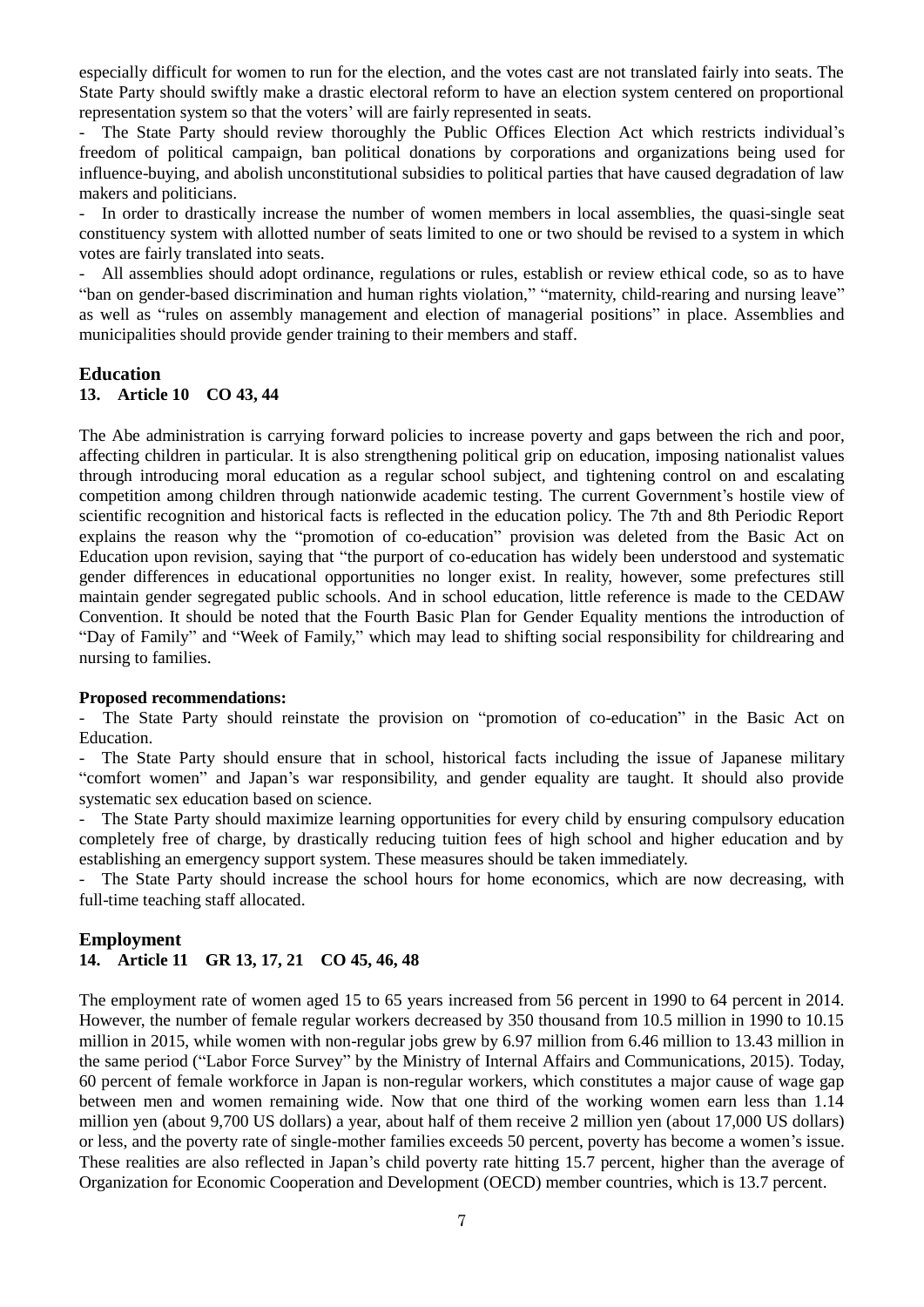Under the Abe administration, the Workers' Dispatch Law was adversely revised only to help companies to use women as low-cost workers. Maternity harassment, demoting or even laying off women because of pregnancy, childbirth and taking leave, is also prevalent, such as dismissing a 5-month pregnant female worker, or converting a full-time female worker into a contract employee with 80 percent pay cut on her returning to work after maternity leave.

The Comprehensive Support System for Children and Child-rearing which started in April, 2015, has caused a grave situation that families with more children face a drastic increase in day care fee. The problem of childcare waiting list remains unsolved, and there are cases that municipalities strip nursery access from parents taking childcare leave for a new-born.

#### **Proposed recommendations:**

- The State Party should ensure that full-time employment is a common labor practice for both women and men, and drastically revise the Equal Employment Opportunity Act with a view to redress the gender-based wage gap, to ban indirect discrimination against women according to "track-based employment management" as well as to employment pattern, to enhance maternity protection, to make positive actions mandatory for employers, and to establish equal treatment of all workers.

The State Party should thoroughly review its employment and labor policies and take action to redress the current situation that nurses, day care staff and nursing care workers, majority of whom are women, work at low pay, to increase the minimum wage and to establish a national minimum wage system.

The State Party should introduce legislation to prevent and ban sexual, power, maternity and other forms of harassment.

# **Health 15 and 16 Article 12 GR 24 CO 49, 50**

The Committee has reiterated its recommendation to the Government of Japan to amend the legislation criminalizing abortion to remove punitive provisions imposed on women, but there has been no progress so far, due to the lack of understanding on the part of the Government about women's human rights and right to sexual self-determination, as seen in the no-mentioning of "reproductive health and rights" in its periodic report. As abortion damages women mentally and physically, the decision whether or not to have abortion is up to women. It goes without saying that the State should not intervene in the individual choice by imposing punishment. Regarding sex education as well, the Government lacks women's rights perspective, as it only states in the periodic report that "schools should stress the importance of mental bonding and dignity of life, and give guidance on sex appropriate for different stages."

#### **Proposed recommendations:**

- The State Party should remove the provisions in the Penal Code which penalize abortion (Article 212-214), and revise the Maternal Protection Act Article 14-2 so that women can have an abortion without consent from their spouses including the cases of pregnancy because of domestic violence.

- The State Party should make clear its position to acknowledge reproductive health and rights, and take measures for women to have access to necessary information and services including sex education based on science.

# **17. Health problem related to the nuclear disaster in Fukushima CO from the UN Committee on Economic, Social and Cultural Rights (May 17, 2013) 24, 25 CO from the UN Human Rights Committee (August 29, 2014) 24**

Due to the nuclear disaster in Fukushima, about 60 thousand people are still displaced within the prefecture, and nearly 44 thousand continue to live in other prefectures. Of all who evacuated from their communities, 1,200 children under 18 live within the prefecture, while 10,500 of the same age bracket living outside the prefecture. The Government declared that the reconstruction has completed and started to reduce the financial support for the disaster areas, announcing the lift of the designation as evacuation zones of contaminated areas with radiation exposure levels under 20mSv/year, and the end of the compensation payments as well as the end of free rent stipend for voluntary evacuees living outside Fukushima. Health checking related to nuclear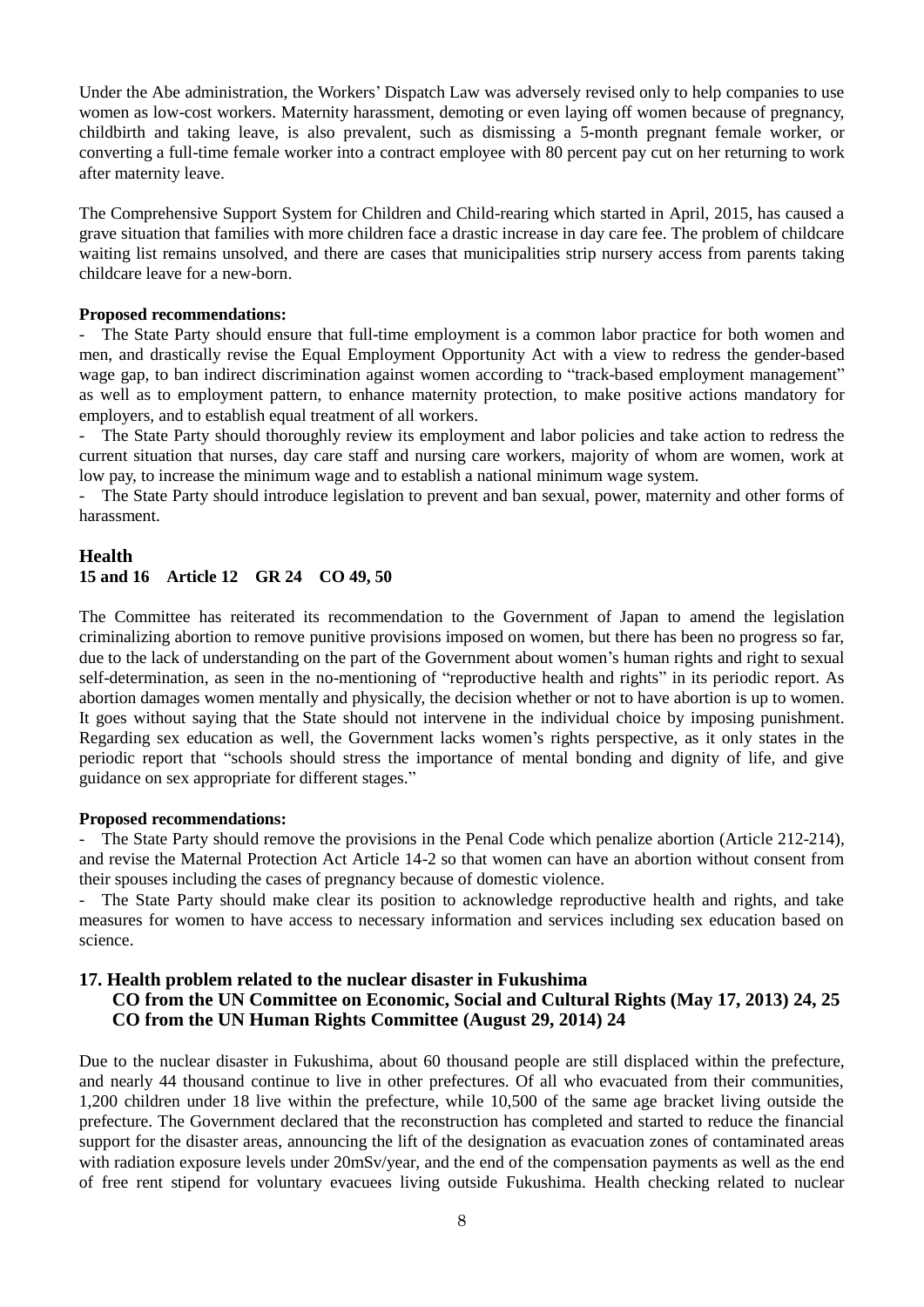disaster is limited to thyroid examination and mental health of residents of Fukushima. No systematic health examinations for those living in other prefectures are provided.

# **Proposed recommendations:**

The State Party should retract the official announcement that the Fukushima nuclear crisis had come "under control," and take responsible measures to have the situation truly under control based on thorough investigation of the accident causes, to provide compensation and to carry out decontamination.

- The State Party should subsidize the routine health checkups and medical treatment for children and all disaster victims wherever they live.

### **National Disasters**

### **18.**

After the Great East Japan Earthquake that occurred on March 11, 2011, awareness has been growing among the public about the importance of women's participation in decision-making and in the field of disaster prevention and post-disaster reconstruction, about the necessity of incorporating a gender perspective into national disaster management and recovery polices, and about the need for promoting gender equality on a daily basis. The Government also gives special attention to this area, playing an active role in the international community by introducing a resolution in the United Nations Committee on the Status of Women, or by hosting the Third UN World Conference on Disaster Risk Reduction in Sendai. It also underlines women's participation in disaster prevention and reconstruction in the Fourth Basic Plan for Gender Equality, but the reference is limited to "requesting" or "asking" local governments and entities with no proposal for concrete measures. Almost five years have passed since the disaster, about 200 thousand people still live in evacuation, and many of the victims have not been able to restore their way of living. Yet the Government is reducing and cutting the support. More importantly, we cannot expect much from the Government in this regard since it has failed to implement the CEDAW Convention and Committee's recommendations.

#### **Proposed recommendations:**

- The State Party should evaluate the role women played in rehabilitation and reconstruction, promote women' participation in decision-making positions as well as in the field, and to establish a system with a gender perspective incorporated to meet the diverse needs of expectant and nursing mothers, elderly people, those with disabilities, children, LGBTs and non-Japanese women.

- The State Party should withdraw its plan to end the assistance for the disaster victims and instead strengthen support to help victims restore their living and businesses including housing, women finding jobs or starting business or receiving job trainings. Day care and nursing care should also be supported. Given that violence against women, children and the aged increased among the disaster victim families, the State Party should work out preventive measures.

# **Disadvantaged groups of women 20. Article 14 GR 18, 26, 27, 32 CO 51, 52, 53, 54**

Japan's agriculture depends largely on family farmers and women are playing an important role. The Government, however, is pushing ahead with the Trans-Pacific Partnership (TPP) negotiations and dissolution of agricultural cooperatives, which will greatly affect family farming. It also intends to revise the Agricultural Land Act and to change the Agricultural Committee system for making it easier for private firms to enter into the agriculture sector. The decline of family farming will lead to the job loss for women, and hinder the sustainable food production, environment conservation, and development of communities and their culture. The Income Tax Act Article 56, which provides that earnings of spouses and family members of the self-employed individual and famer is not recognized as business expenses, is discriminatory against women engaged in family farming and businesses as it obstructs their economic independence.

The Government's neoliberal policy has brought widening income gap and poverty, and the rise in poverty rate of women and children is a grave issue for the Japanese society. The situation is particularly serious for female-headed households with children. Although 80 percent of these mothers are working, the half of them are in non-regular employment, and the average annual income of single-mother families is only 1.8 million yen (about 15,300 US dollars).